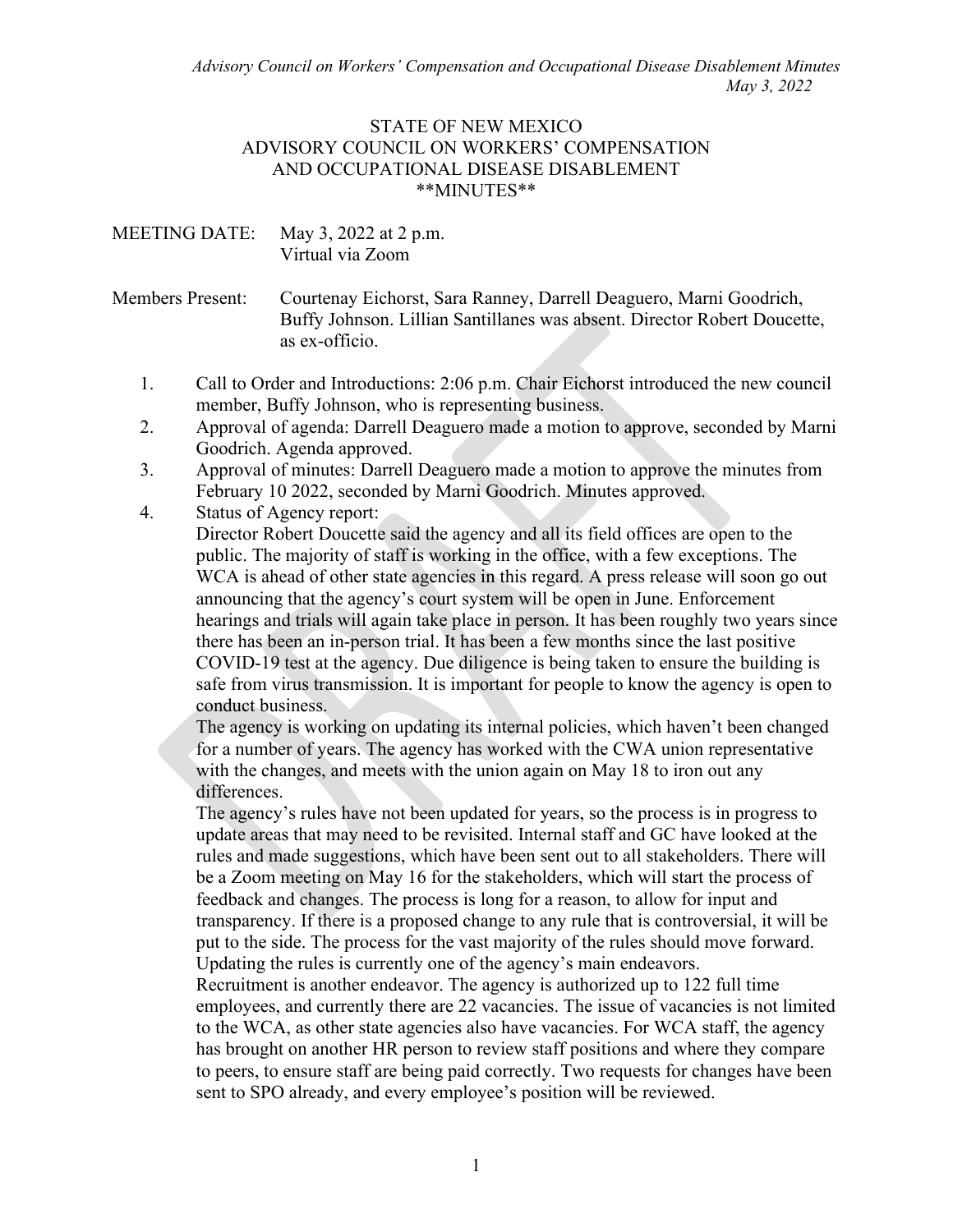Senior managers are now required to visit field offices every quarter. In this way the field office staff will be kept up to date about what's going on in the Albuquerque office, and vice versa. All offices are open except for the Las Vegas office, because of the current fires in the area. The Las Vegas office is open virtually.

5. Advisory Council Chair Report:

Chair Eichorst noted that the council was busy at the last meeting, and has missed a step in the council's bylaws that states council members will be elected annually at the year's first meeting. The vote elects a chair and vice chair to serve a one-year term. Officers may be re-elected. It was skipped at the last meeting, and since one council member is not present currently, he proposes that the council vote for the chair and vice chair at the next meeting. Chair Eichorst and Kevin McGinley have switched roles for some time. Mr. McGinley has done a great job and has been a wealth of information and knowledge and he will be missed. The chair welcomed new member Ms. Buffy Johnson to the board and noted the importance of having southern New Mexico represented on the council. The bylaws mention subcommittees, that interim subcommittees can be established as necessary. Mr. McGinley made sure there was a legislative subcommittee, and the council is preparing for the upcoming 60-day session. The bylaws state subcommittees may be of any size but no more than 2-3 council members. At the next meeting, the chair would like to have a subcommittee for the legislative issues, and have ideas ready to move forward so there are positive impacts with workers' compensation in New Mexico.

At the last meeting, Ms. Ronda Gilliland talked about OSIPS, which can be problematic for small businesses. He thinks that is true, and a lot of big industry is coming to the state, so it is a topic to focus on. In addition to Intel and Facebook, Santa Teresa is growing, and there are now two large Amazon plants in the state. If the board has no objections, at the next meeting, the chair would like to have elections. Since labor and business switch up, it would be nice to have a business representative as chair and someone from labor as vice chair.

Sara Ranney acknowledged Kevin McGinley for his knowledge, dedication, and willingness to educate others about workers' compensation. She thanked him for his service and the chair agreed.

Chair Eichorst asked Director Doucette if the WCA was aware of any possible negative effects on work situations since the legalization of recreational marijuana took effect. The organization he is with in construction has not seen any changes or increase of fails in drug testing. Director Doucette said at this time he has not noticed any changes but noted that the WCA will monitor it.

Sara Ranney wondered how many people from the council can meet outside of meetings. A majority of the council cannot meet without public notice. The meeting could take place, but it would have to be publicly posted, and the public would be able to be there. Also there cannot be a rolling quorum.

## 6. Public comment:

Merilee Danneman said she would be sending Director Doucette a memo about an obscure provision in the statutes which states that injured workers with permanent total disability (PTD) can apply for a break on property taxes on their home. It is not in the workers' compensation statutes, but it is in the tax code. When it was enacted